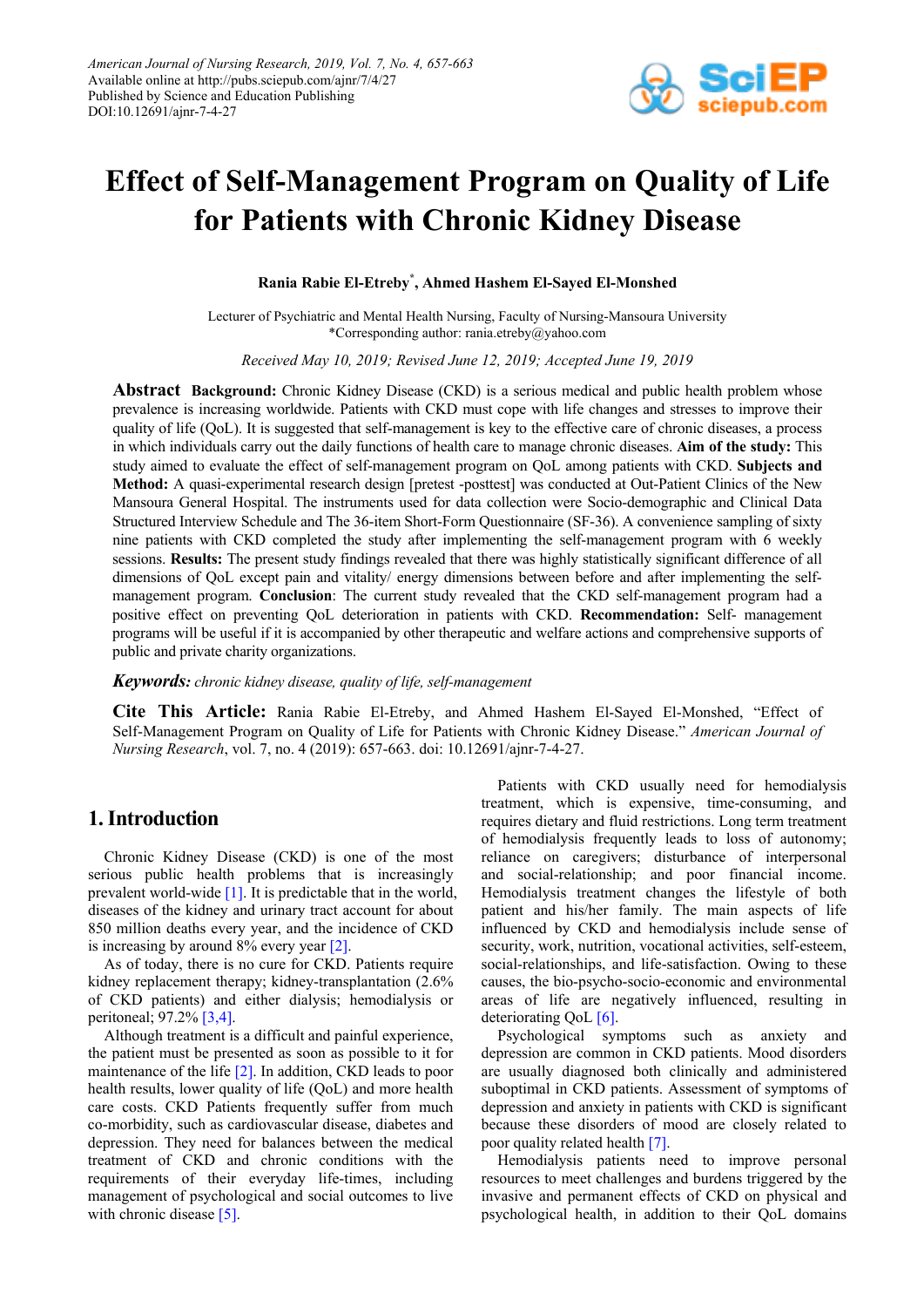such as family domain, lifestyle domain, relationship and communication domain, and occupational domain [\[4\].](#page-6-6)

The World Health Organization Quality of Life Group defines the term QoL as: "The individual's perception of his situation in life in the context of the culture and value system in which he lives and in relation to his goals, expectations, standards and concerns." As an individual's interpretation of one's habit is individual, QoL is multi-dimensional and subjective, considering emotional, physical, social, psychological, cultural, and family criteria among others [\[8\].](#page-6-7)

Care for all aspects of CKD that can improve QoL in patients with CKD is essential, and therefore strengthening the coping strategies and improving QoL in CKD patients has become a relevant area of investigation. Furthermore, patients with CKD have the responsibility for self-care to reduce the bio-psycho-social, and spiritual effect of their illness and its treatment [\[1\].](#page-6-0)

Self-management is a broad concept that refers to the duty of patients and their ability to live a healthy life-style. Also, self-management can be defined as the essential aspect for individuals to treat acute illnesses and expand the chronic ill patients with appropriate health-care [\[9\].](#page-6-8)

The term self-management consists of the words "management" and "self". Management has to do with motivation, planning, goal setting, resource calculation, control, and a monitoring based on the assigned task. The self, on the other hand, has a double meaning: it refers to an autonomous, self-contained subject, without any external intervention, and at the same time the subject is the object of the action  $[10]$ .

Self-management is significant in the management of chronic illnesses, a process in which individual carries out the everyday functions of healthcare to manage chronic diseases. Self-management improves patient's self-confidence, knowledge, and skills of circumstances, helping these patients to manage their illnesses **[\[11\]](#page-6-10)**.

In other words, adequate levels of self-management improve, in fact, the QoL, reduce mortality and use of health services. Self-management skills, particularly help patients make conscious choices leading towards a therapeutic adherence and a satisfying lif[e \[10\].](#page-6-9)

A systematic review of prior studies suggested that the self-management interventions for patients with chronic illnesses, especially with CKD, including self-efficacy training program, self-monitoring, emotional management, relaxation techniques, cognitive behavioral interventions, and educational intervention [\[9\].](#page-6-8)

Today, nurses can make significant assistance due to their experience, focus on daily life, and the bridge function between patients and health professionals in different healthcare settings. The important role of nurses in self-management interventions has been demonstrated with positive results. Self-management interventions help nurses to bring ideas into action. The open and repetitive process encourages thinking outside the box and considering less obvious solutions [\[12\].](#page-6-11)

# **2. Significance of the Problem**

In Egypt, the CKD incidence per year is about 74 per-million and the prevalence of dialysis patients on dialysis is 264 per-million [\[13\].](#page-6-12) A considerable number of studies proved that problems associated with CKD and its treatment led to a decrease in QoL of patients [\[14\].](#page-6-13) Poor QoL may weaken the self-management of their disease and lead to worsening conditions [\[11\].](#page-6-10) Therefore, it is deemed necessary to conduct this study to evaluate the effect of self-management program on QoL among patients with CKD.

# **3. Aim of the Study**

This study aimed to evaluate the effect of selfmanagement program on QoL among patients with CKD.

## **3.1. Hypothesis**

The self - management program improves the QoL among patients with chronic kidney disease.

### **3.2. Methods**

#### **3.2.1. Research Design**

A quasi experimental research design [pretest -posttest] was used in the current study.

#### **3.2.2. Setting**

The study was conducted at the Out-Patient Clinics of the New Mansoura General Hospital affiliated to the Ministery of Health and Population.

#### **3.2.3. Subjects**

A convenience sampling of sixty nine visited the out-patient clinics every three months for follow-up was recruited using the following inclusion criteria: (1) patients diagnosed with CKD for 6 months or more; (2) age is eighteen years or more; (3) On hemodialysis treatment during the study time; (4) consent to participate in the study; and (5) Patients who have the ability to read and write. Patients with malignancy or any other physical or mental disabilities that affect their abilities to participate in the study were excluded**.**

#### **3.2.4. Tools of Data Collection**

The following two tools were used for data collection

- Tool one: Socio-demographic and clinical data Structured Interview Schedule included two parts:-

Part I: Patient's socio- demographic data as (age, sex, residence, marital status, educational level, and occupation).

Part II: Patient's clinical data as (medical co-morbidity, duration of illness, and mode of treatment).

- Tool two: The 36-item Short-Form Questionnaire  $(SF-36)$ :-

The 36-item Short-Form Questionnaire (SF-36) was developed by (MCS; [\[15\]\)](#page-6-14). It is a self-administered questionnaire that is not limited to any illness or treatment group. This tool was translated into Arabic and tested for its content validity and reliability by Hassan [\[16\]](#page-6-15) using test retest reliability Spearman's correlation coefficient  $(r= 0.88)$ . The SF-36 consists of 36-item resulting an 8- dimension profile. These dimensions include: General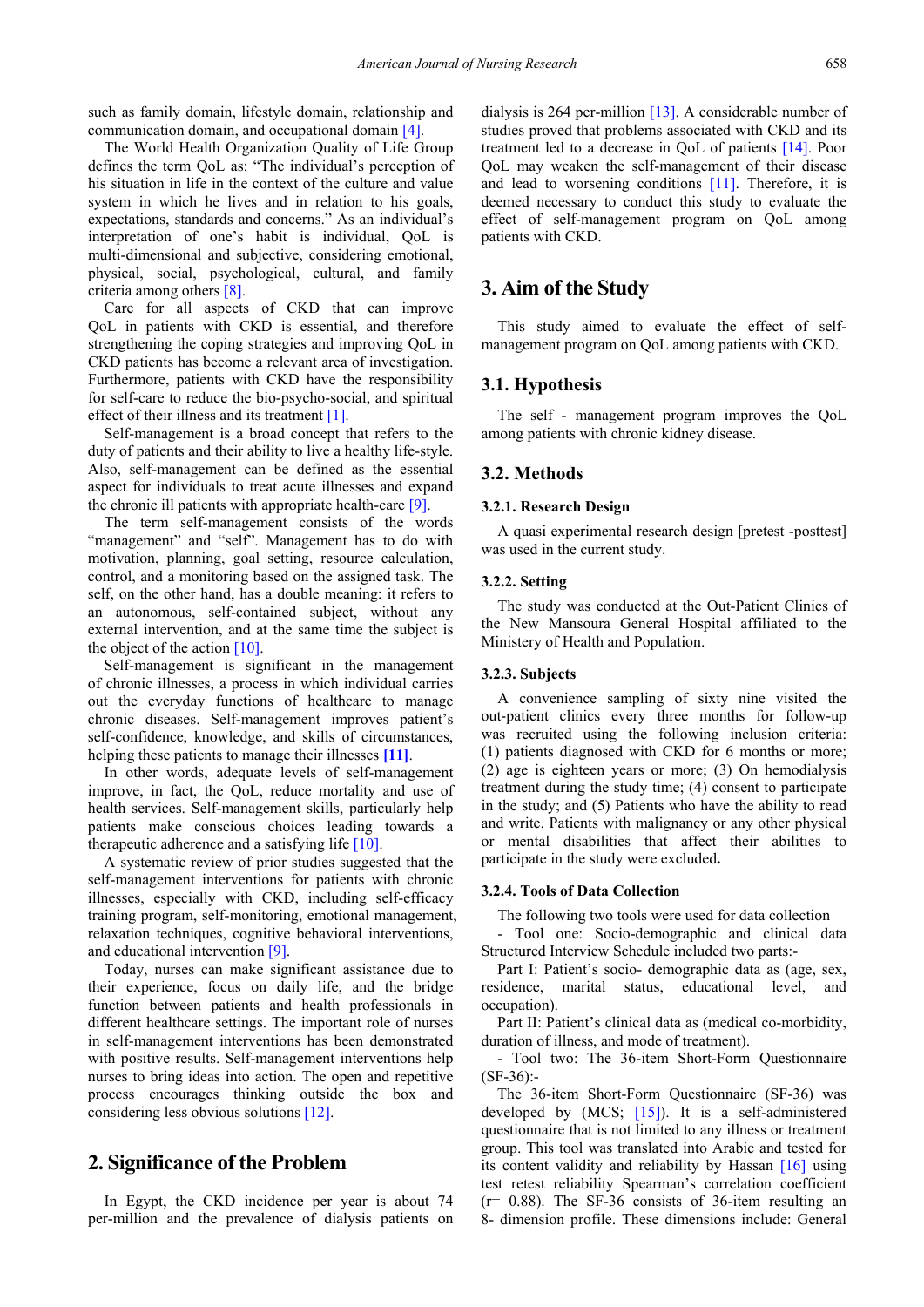health, Pain, Physical functions, Vitality-energy, Role limitations due to physical problems, mental health-emotional well-being, Social functions, and Role limitations due to emotional problems-mental health. All items refer to a perceived health situation over the last 4 weeks.. Likert scale and yes or no answers are used to evaluate functions and well-being. For SF-36 scoring, scales are standardized with a scoring algorithm to gain a score ranging from 0 to 100. A higher score indicates better QoL.

#### **3.2.5. Intervention**

The CKD self-management program was designed by the research team based on the self-efficacy theory that focuses on the individual's belief in their ability to manage their performance and situations that influence their life. Belief in self-efficacy influences life-choices, motivation, performance quality, and resilience to depression, anxiety, and stress [\[17,18\].](#page-6-16) 

Each patient was planned to present a 6-week self-management program that included face to face group

sessions of ten to twelve patients for 45-60-min per week. At first, the researchers led discussions in which patients educated about the self-management program and its process, including: suggest health problems of the patient to be recognized in the management of illness; monitor and address factors triggering physical and psychological problems; learn effective coping strategies; setting up applicable individualized goals; developing particular methods to achieve goals; self-evaluation of the effectiveness of these methods; and recognizing individual own outcomes.

After each session, patients were guided for monitoring and recording their daily activities through a workbook of self monitoring, in which patients can monitor and recognize potential causes or situations that cause management problems. Group discussions, homework, psycho-education, and various media such as graphics and images are various methods and techniques used in applying the program. The details of the self-management program are shown in [Table 1.](#page-2-0)

<span id="page-2-0"></span>

| <b>Session</b> | Goals                                                                                                                                                                                                                                                                               | <b>Program activities</b>                                                                                                                       |  |  |
|----------------|-------------------------------------------------------------------------------------------------------------------------------------------------------------------------------------------------------------------------------------------------------------------------------------|-------------------------------------------------------------------------------------------------------------------------------------------------|--|--|
| First<br>Week  | 1. Establish interactive communication between<br>the researchers and the group members.                                                                                                                                                                                            | 1. Develop a written and verbal protocol for cooperation between the researchers<br>and members of each group.                                  |  |  |
|                | 2. Understand the importance of self-<br>management program.                                                                                                                                                                                                                        | 2. Ice breaking can be an effective method of beginning a training session or team<br>building event.                                           |  |  |
|                | 3. Understand self-management process in                                                                                                                                                                                                                                            | 3. Explain the importance of self-management program.                                                                                           |  |  |
|                | disease management.                                                                                                                                                                                                                                                                 | 4. Identify self-management process in disease management.                                                                                      |  |  |
| Second<br>Week | 1. Identifying physical and psychological                                                                                                                                                                                                                                           | 1. Discuss potential problems and stressors that may be triggered with CKD.                                                                     |  |  |
|                | problems to be addressed.                                                                                                                                                                                                                                                           | 2. Guide patients in prioritizing and addressing problems.                                                                                      |  |  |
|                | 2. Has the ability to use the workbook of self<br>monitoring.                                                                                                                                                                                                                       | 3. Reveal how patients have to monitor and record everyday activities through the<br>workbook of self monitoring at home.                       |  |  |
|                | 1. Learn effective coping strategies.                                                                                                                                                                                                                                               | 1. Patients share self monitoring activities in the last seven days.                                                                            |  |  |
| Third<br>Week  |                                                                                                                                                                                                                                                                                     | 2. Through group discussion, researchers will provide psycho-education about<br>effective coping strategies to face CKD problems and stressors. |  |  |
|                |                                                                                                                                                                                                                                                                                     | 3. Demonstrate how patients should monitor and record their coping strategies<br>using Coping with Stressors Worksheet at home.                 |  |  |
| Fourth<br>Week | 1. Setting up applicable individualized goals<br>2. Developing particular methods to achieve<br>goals<br>3. Training on problem solving strategies for<br>patients' utilization in identifying the best<br>technique for dealing with difficulties or<br>situations related to CKD. | 1. Patients share self monitoring activities in the last seven days.                                                                            |  |  |
|                |                                                                                                                                                                                                                                                                                     | 2. Discuss differences between patients' coping strategies and identify the ideal<br>strategies for disease management groups.                  |  |  |
|                |                                                                                                                                                                                                                                                                                     | 3. Identifying personal goals and discussing effective methods to achieve these<br>goals.                                                       |  |  |
|                |                                                                                                                                                                                                                                                                                     | 4. Train patients on generating alternatives record technique and steps of<br>problem-solving.                                                  |  |  |
|                |                                                                                                                                                                                                                                                                                     | 5. Recommend that each patient applies problem-solving skills by following the<br>steps of problem solving.                                     |  |  |
|                | 1. Self evaluation of the effectiveness of methods<br>used for achieving the personal goals.<br>2. Mastering relaxation techniques for emotional<br>management.                                                                                                                     | 1. Guide patients for reviewing their goal achievement.                                                                                         |  |  |
|                |                                                                                                                                                                                                                                                                                     | 2. Discussing difficulties and barriers in developing plans.                                                                                    |  |  |
|                |                                                                                                                                                                                                                                                                                     | 3. Analyzing causes for goals achievement failure.                                                                                              |  |  |
| Fifth<br>Week  |                                                                                                                                                                                                                                                                                     | 4. Developing new methods for goals achievements by group brainstorming and<br>problem solving skills.                                          |  |  |
|                |                                                                                                                                                                                                                                                                                     | 5. Train patients on relaxation techniques: deep breathing exercise and<br>mindfulness meditation.                                              |  |  |
|                |                                                                                                                                                                                                                                                                                     | 6. Practice the learned techniques between sessions at home with written<br>feedback.                                                           |  |  |
|                | 1. Evaluate efficiency of the new methods.<br>2. Recognizing individual's own outcomes.                                                                                                                                                                                             | 1. Evaluate the efficiency of new methods.                                                                                                      |  |  |
| Sixth<br>Week  |                                                                                                                                                                                                                                                                                     | 2. Summarize significant aspects of CKD self-management.                                                                                        |  |  |
|                |                                                                                                                                                                                                                                                                                     | 3. Reevaluating and prioritizing stressors and coping strategies.                                                                               |  |  |

**Table 1. Chronic Kidney disease self-management program**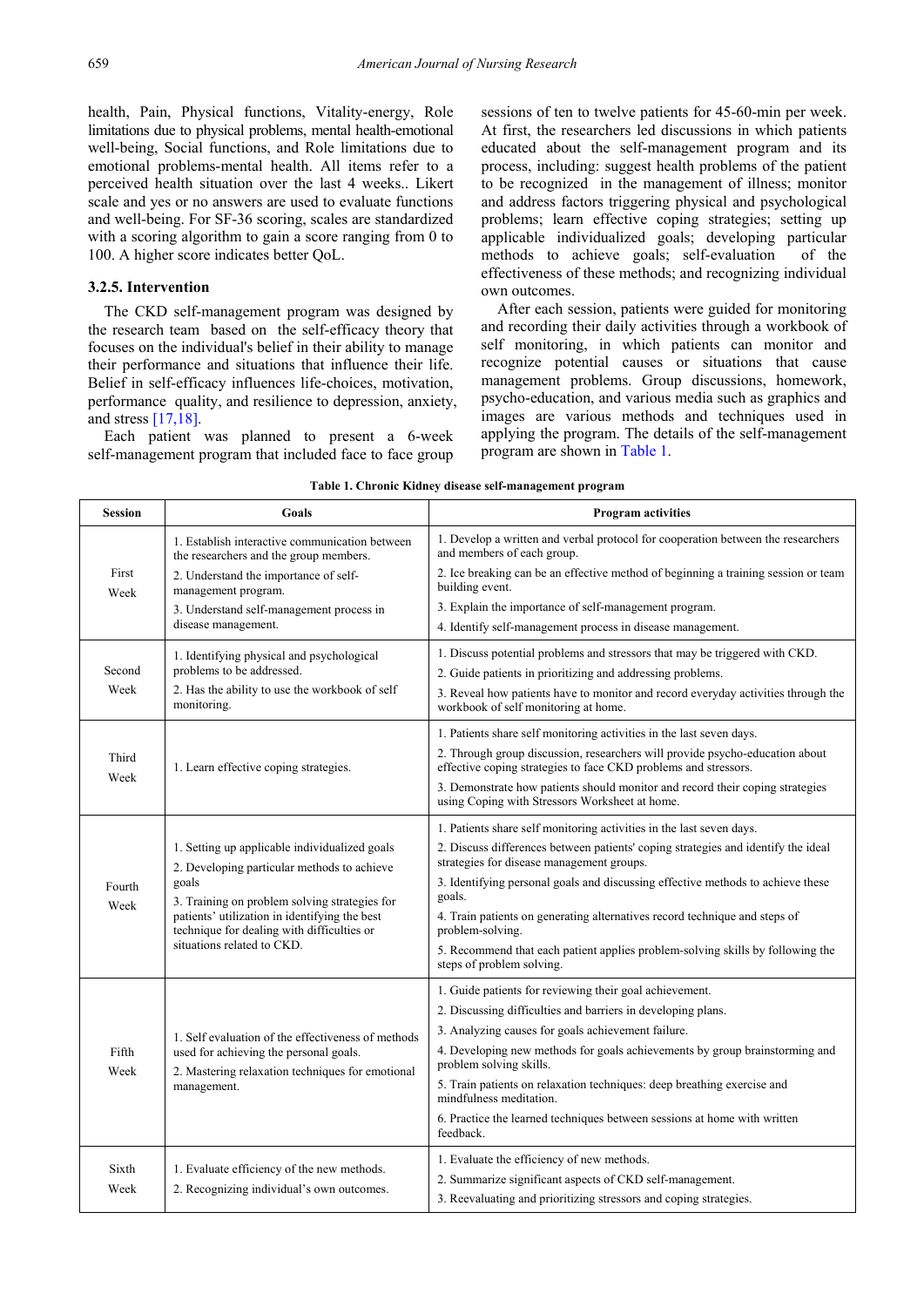<span id="page-3-0"></span>

**Figure 1.** Schematic of Patients Recruitment and Study Procedures as Modeled by the Researcher

## **3.2.6. Field Work and Procedures**

Permission was granted from the manager of the health care providers and the head nurse of the Out-Patient Clinics of the New Mansoura General Hospital were informed about the aim of the study, time of data collection and all necessary details to gain their cooperation during the data collection process.

Tool (1) was developed by the researchers after reviewing the related literature. It included socio- demographic and clinical data related to the subjects. A pilot-study was conducted on seven patients with CKD attending the Out-Patient Clinics of the New Mansoura General Hospital to test the clarity and applicability of the instruments used, also to define the time required for completing the instruments. Patients who participated in the pilot-study were excluded from the study sample.

Individually, each patient was interviewed to obtain the required data. The researchers introduced their self to the patient at the beginning of the interview, and discussed the aim of the study. Applying tool 2 to assess QoL of CKD patients. Evaluation phase was started immediately after the last session of the program to assess the effect of the program using the study tool 2.

The study was carried out through two months from November 2018 to December 2018. The researchers attended the waiting area of the Out-Patient Clinics of the New Mansoura General Hospital from 9.00 am to 11:00 am for three days per week. Baseline data was collected in the first week of data collection. During the next week, self-management program was applied in group form, two groups per day. Patients' recruitment and study procedures in details are shown in [Figure 1.](#page-3-0)

#### **3.2.7. Ethical Consideration**

1. The requisite formal approvals were attained from the director of the New Mansoura General Hospital.

2. Patient' informed consent was obtained from each patient after explaining the purpose and the significance of the study.

3. Patients were having right to participate or not participate in the study.

4. Maintain privacy and confidentiality for each patient involved in the study.

5. Demonstrating that all data will be used only for scientific research.

### **3.3. Statistical Design**

In the current study, researchers used SPSS 24. The data normality was firstly examined by one sample Kolmogorov Smirnov test. Qualitative data were presented using numbers and percentage. For parametric data, continuous variables were demonstrated as mean±SD (standard deviation). Pearson-correlation used for the correlation between continuous parametric data.

## **4. Results**

[Table 2](#page-4-0) shows that more than half (62.23%) of the patients were males and more than half (37.68%) of them aged between 40 to less than 50 years old. Nearly two thirds (66.67%) of the studied patients were resident from rural areas and more than two thirds of them were married. Concerning the educational level, more than half (55.07%) of the patients had basic education while 21.73% of them just read and write. For job, above one quarter (30.43%) of the studied patients were housewives or not, had any occupation while 26.08% of them had skilled work. In relation to income satisfaction, more than half (52.17%) of the studied patients didn't have enough income.

[Table 3](#page-4-1) reveals that nearly half (49.27%) of the studied patients had CKD from 3 years to less than 6 years, and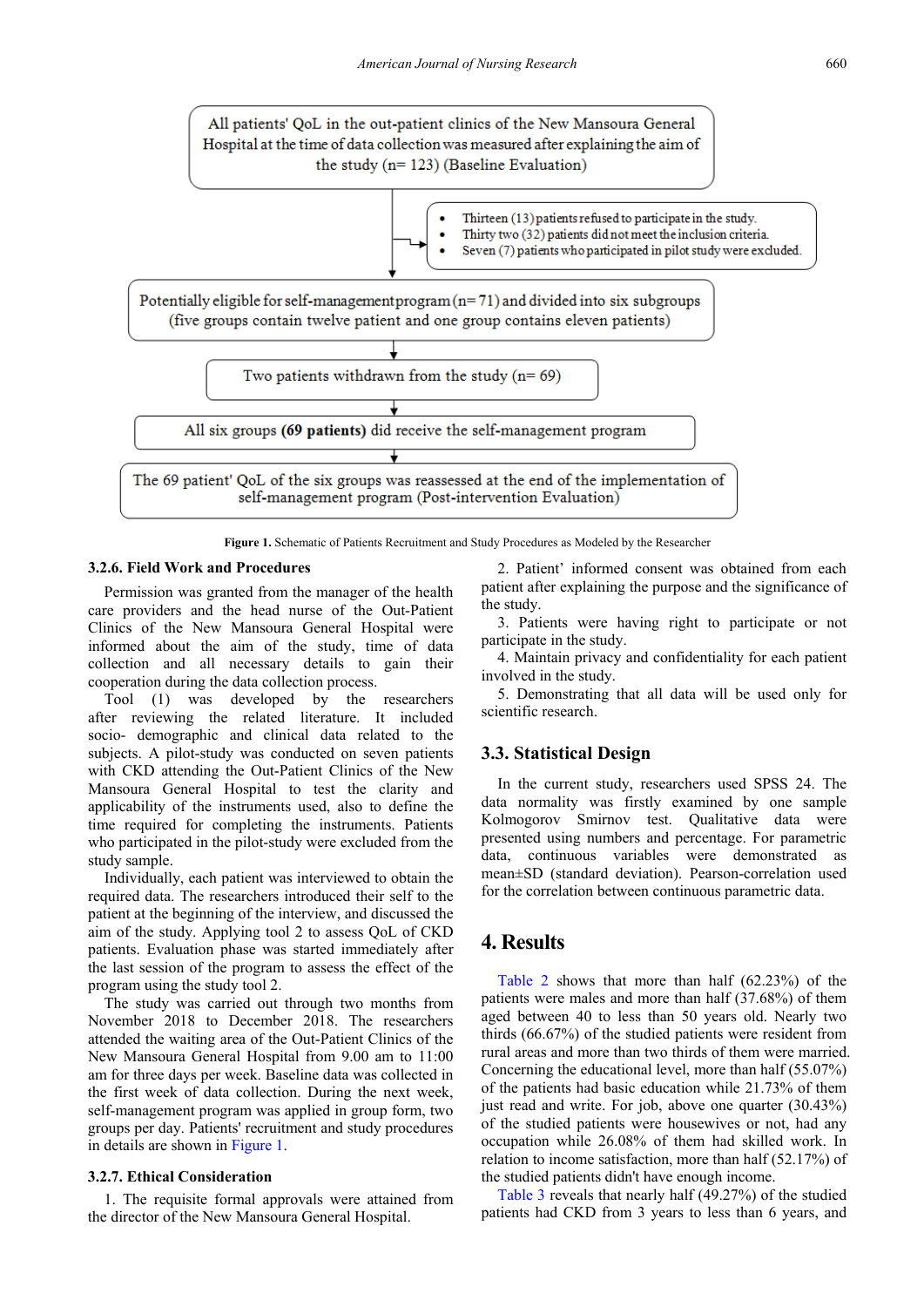more than three quarters (75.37%) of them had co-morbid illnesses such as hypertension, diabetes mellitus and hepatic diseases. Regarding the mode of treatment, the majority (89.86%) of the studied patients were on maintenance hemodialysis treatment, while only 10.14% of them were on hemodialysis treatment and prepared for kidney transplantation.

[Table 4](#page-4-2) shows that there is a statistical significant difference of patients' QoL dimensions: physical function; role limitations due to physical problems; general health; and role limitations due to emotional

problems/mental health between before and after implementing the self-management program (P. value  $<$  0.05). There is also highly statistically significant difference of patients' QoL dimensions: social function and mental health/emotional well-being between before and after implementing the self-management program  $(P. value < 0.01)$  but there is no statistical significant difference of patients' QoL dimensions: pain and vitality/energy between before and after implementing the self-management program (P. value  $= 0.096$  and  $0.081$ respectively).

**Table 2. Distribution of the studied patients as regards their socio-demographic characteristics (n=69)**

<span id="page-4-0"></span>

| Socio-demographic characteristics |                           | <b>Number</b>  | $\frac{0}{0}$ |
|-----------------------------------|---------------------------|----------------|---------------|
| Gender                            | Male                      | 43             | 62.32         |
|                                   | Female                    | 26             | 37.68         |
|                                   | $18 - 30$                 | 6              | 8.71          |
|                                   | $30 - 40$                 | 11             | 15.94         |
| Age in years                      | $40 - 50$                 | 26             | 37.68         |
|                                   | $50 - 60$                 | 17             | 24.63         |
|                                   | > 60                      | 9              | 14.04         |
| <b>Residence</b>                  | Rural                     | 46             | 66.67         |
|                                   | Urban                     | 23             | 33.33         |
|                                   | Single                    | 13             | 18.84         |
|                                   | Married                   | 49             | 71.01         |
| <b>Marital status</b>             | Divorced                  | 5              | 7.25          |
|                                   | Widow                     | $\overline{c}$ | 2.90          |
|                                   | Read & Write              | 15             | 21.73         |
| <b>Educational level</b>          | Basic education           | 38             | 55.07         |
|                                   | University                | 16             | 23.20         |
|                                   | Student                   | $\overline{c}$ | 2.90          |
|                                   | Skilled worker            | 18             | 26.08         |
| Occupation                        | Employee                  | 16             | 23.20         |
|                                   | Housewife & No occupation | 21             | 30.43         |
|                                   | Retired                   | 12             | 17.39         |
|                                   | Enough                    | $\overline{7}$ | 10.15         |
| <b>Income satisfaction</b>        | Not enough                | 36             | 52.17         |
|                                   | Not enough & Borrow       | 26             | 37.68         |

**Table 3. Distribution of the studied patients as regards their clinical data (n=69)**

<span id="page-4-1"></span>

| Clinical Data              |                                                                               | <b>Number</b> | $\frac{0}{0}$ |
|----------------------------|-------------------------------------------------------------------------------|---------------|---------------|
|                            | 6 months $-$ < 3 years                                                        | 19            | 27.53         |
| <b>Duration of illness</b> | $3 \text{ years} - 6 \text{ years}$                                           | 34            | 49.27         |
|                            | $> 6$ years                                                                   | 16            | 23.20         |
| <b>Co-morbid illness</b>   | No co-morbid illness                                                          |               | 24.63         |
|                            | Co-morbid illnesses (Diabetes Mellitus, Hypertension, Hepatic Diseases, etc.) | 52            | 75.37         |
| Mode of treatment          | Hemodialysis Treatment                                                        | 62            | 89.86         |
|                            | Preparation for transplantation                                               |               | 10.14         |

#### **Table 4. Differences of QoL dimensions before and after the self-management program (n=69)**

<span id="page-4-2"></span>

|                                                          | <b>Before</b>     | After             |           |           |
|----------------------------------------------------------|-------------------|-------------------|-----------|-----------|
| <b>Dimensions of OoL</b>                                 | $Mean \pm SD$     | $Mean \pm SD$     |           |           |
| Physical function                                        | $48.55 \pm 15.88$ | $50.07 \pm 16.48$ | $-2.294-$ | $0.025*$  |
| Role limitations due to physical problems                | $31.15 \pm 25.51$ | $35.71 \pm 24.92$ | $-2.082-$ | $0.041*$  |
| Pain                                                     | $47.97 \pm 20.76$ | 49.42±20.71       | $-1.689-$ | 0.096     |
| General health                                           | $45.57 \pm 22.22$ | $47.1 \pm 21.66$  | $-2.121-$ | $0.038*$  |
| Vitality/energy                                          | $39.34 \pm 24$    | $40.5 \pm 24.43$  | $-1.773-$ | 0.081     |
| Social function                                          | $44.02 \pm 22.13$ | $51.81 \pm 19.20$ | $-8.339-$ | $0.000**$ |
| Mental health/emotional well-being                       | $41.79 \pm 18.86$ | $48.73 \pm 18.55$ | $-8.596-$ | $0.000**$ |
| Role limitations due to emotional problems/mental health | 41.54±29.37       | $48.3 \pm 28.31$  | $-2.574-$ | $0.012*$  |

(\*) Statistically significant at  $p < 0.05$ 

(\*\*) Highly statistically significant at  $p < 0.01$ .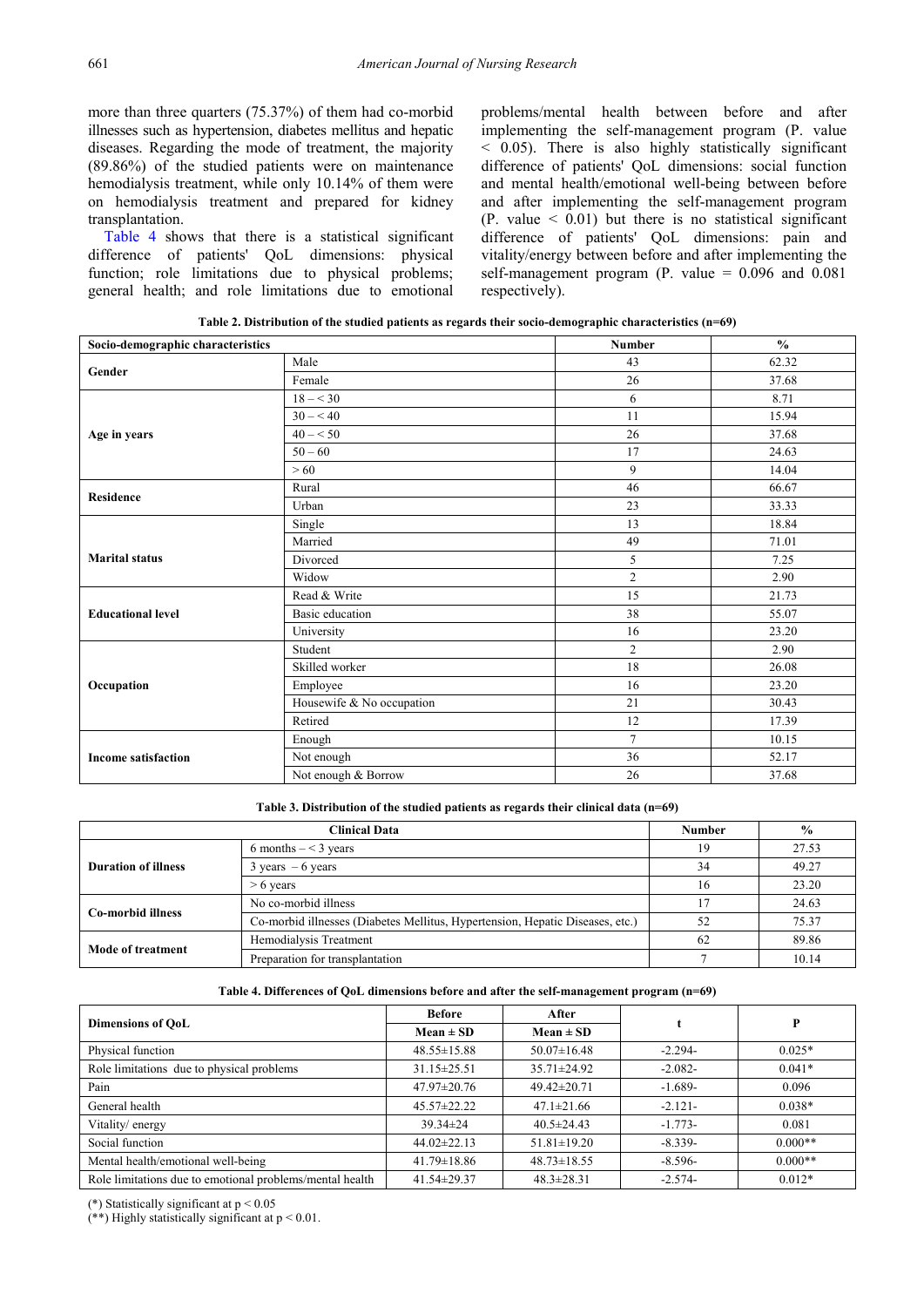# **5. Discussion**

Chronic Kidney Disease is not only a clinical concern, but also a growing economic and organizational problem. Quality of life is crucially significant for patients with CKD as they attempt to resignify the condition they face. Therefore, any intervention that may prevent the deterioration of their QoL is extremely important [\[19\].](#page-6-17) The current study aimed to evaluate the effect of the self-management program on QoL for patients with CKD.

According to the present study findings, the differences between before and after implementing the self-management program in terms of QoL domains: physical functions; role limitations due to physical problems; general health; role limitations due to emotional problems-mental health; social functions; and mental health-emotional well-being was statistically significant while there is no statistical significant difference of patients' QoL dimensions: pain and vitality/energy between before and after implementing the self-management program. These findings provide preliminary evidence on the effectiveness of self-management program on QoL of CKD patient.

Reasonable explanations for these results can be provided through a self-management program that helps the patients to manage the CKD symptoms, also to mange bio-psycho-social outcomes associated with CKD, and to make positive changes in life-style. Self-management of CKD includes focusing on personal needs regarding illness through gaining knowledge, skills to control symptoms, resources activation through recognizing and obtaining support and resource, and adaptation with the current conditions through identifying coping strategies with the situation and its effect on their lives and the emotional outcomes of the CKD. All of these factors most probably played an important role in improving QoL of CKD patients.

In addition, in the present research, patients learned various skills such as decision-making, problem solving, creation and development of cooperation with each other and with caregivers, stress management techniques, dealing with stress and emotional disturbances and utilization of health resources. In consequence, by mastering skills of self-management program, patients can manage and control physical implications associated with the disease and cope with psychosocial problems.

One of the most important techniques used in the selfmanagement program is self-monitoring. By using selfmonitoring skill, systematic observations, and recording of everyday emotions and activities, patients can recognize factors that lead to their psychosocial and problems. They have realized that some routines, thoughts and behaviors, such as consuming a salty or high-protein diet or distorted thoughts about their future, affect their physical and mental health status. When patients' health improves by organizing ideas and behaviors by identifying these factors, these positive feedbacks increase their confidence in managing their illness. Another advantage of the self-management program is the opportunity for patients to share their experiences, and to observe and learn indirectly from the successful models of other group members.

In the present study, QoL dimensions, pain and vitality/energy, had no significant difference after implementing the self-management program. Nonetheless, the scores of the two dimensions increased slightly after implementing the self-management program. This result indicated that pain and vitality/ energy were the least affected dimensions of QoL of patients with CKD. It might be due to the large burden on CKD patients undergoing hemodialysis who constituted the majority (89.86%) of the studied patients. It is known that the usual regime is 2 to 3 sessions per week, 4 to 6 hours for each session. In addition, prior researches reported that pain accounts for approximately 40% of the universe of complaints made by patients with CKD during hemodialysis, and many of these painful symptoms have a known physiopathological mechanism [\[20\].](#page-6-18)

Constant with the present research is the study by Kuwaiti, Ghadami, and Yousef[i \[21\]](#page-6-19) who reported that the implementation of the self-management program had a significant difference in the patients' QoL after the intervention and 3 months after the intervention and the score of the QoL in the experimental group compared with that of the control group had increased.

In addition, Novac, Costantini, Schneider and Beanlands [\[22\]](#page-6-20) confirmed that CKD patient who became self-management expert is able to maximize the ability to cope with poor QoL and slow-down the deterioration of their health. In addition, a patient who has the potential ability to avoid the emergence of CKD outcomes achieves improved physical and psychological well-being and good QoL.

In addition, A systematic review by Mason, Khunti, Stone, Farooqi, and Carr [\[23\]](#page-6-21) examined prior studies used randomized controlled trial method for the effect of a selfmanagement program for CKD patients and revealed that most studies findings documented the potential effect of the self-management program regarding the experimental statistics, mental, behavior, and patients' knowledge and skills. In more recent meta-analysis, Lee et al. [\[9\]](#page-6-8) reported that CKD self-management programs did effectively improve patients' mental quality of life but cannot improve patient's physical QoL.

By contrast, Ahmadzadeh, Matlabi, Allahverdipour, and Khodaei Ashan, [\[24\]](#page-6-22) found that there wasn't statistically significant difference between general QoL pre and post the self-management program, scoring of all domains except emotional-mental health, demonstrated an increase after the intervention. This may be due to lack of literacy, lack of repetition, lack of continuous sessions, and inadequate study time.

# **6. Conclusion**

To conclude, the current study revealed that the selfmanagement program used in this research has a positive influence on preventing QoL deterioration among patients with CKD.

# **7. Recommendations**

Health care providers should consider a holistic approach in treating patients with CKD. They should motivate patients to self-manage their disease to manage their stressors and to prevent the deterioration in their QoL.